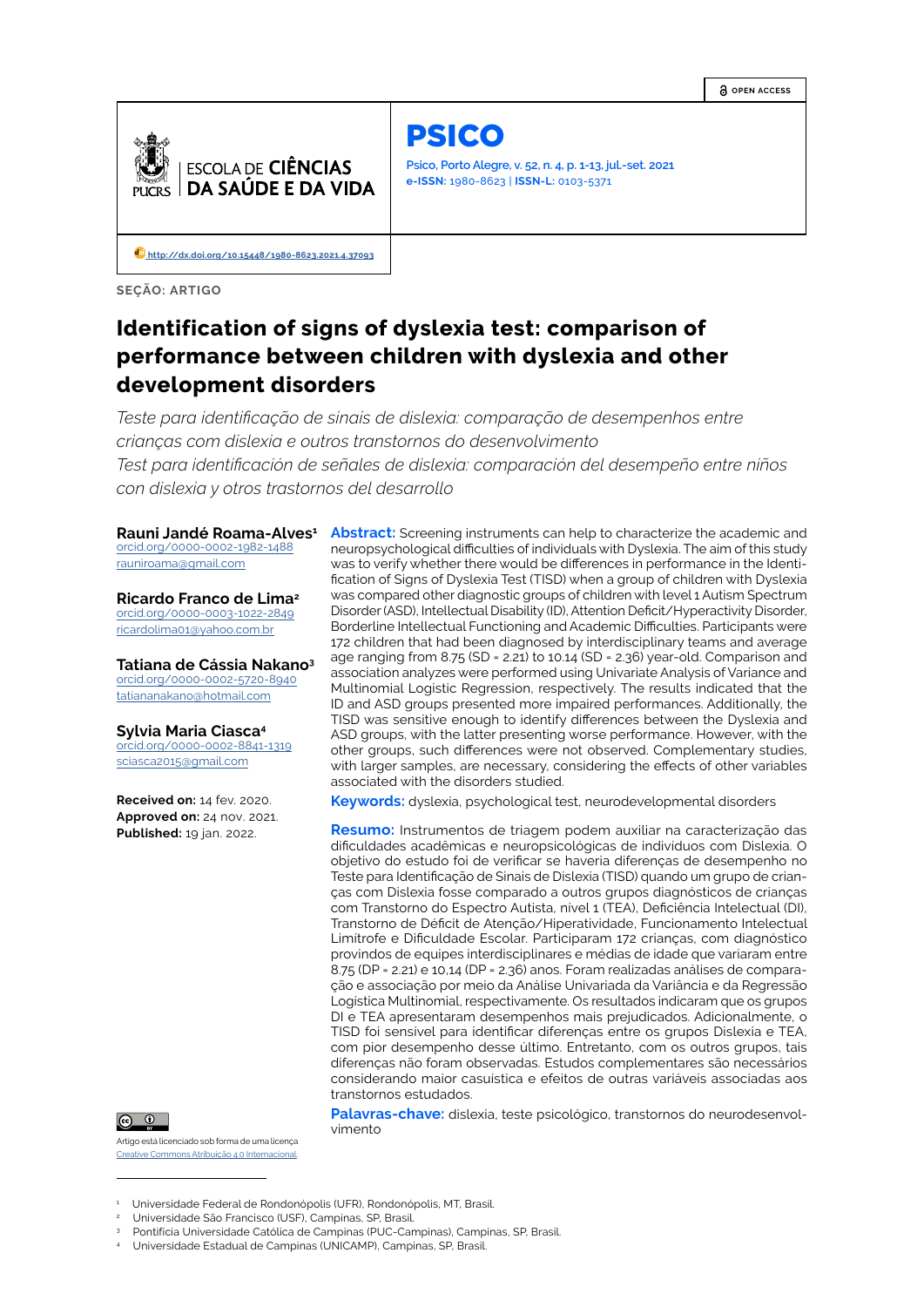**Resumen:** Los instrumentos de clasificación pueden auxiliar en la caracterización de las dificultades académicas y neuropsicológicas de individuos con Dislexia del Desarrollo (DD). El objetivo de este estudio fue verificar si habría diferencias de desempeño en el Test para Identificación de Señales de Dislexia (TISD) cuando se comparó un grupo de niños con dislexia con otros grupos de diagnóstico de niños con Espectro Autista, nivel 1 (TEA), Deficiencia Intelectual (DI), Trastorno de Déficit de Atención/Hiperactividad, Funcionamiento Intelectual Limítrofe y Dificultad Escolar. Participaron 172 niños con diagnósticos provenientes de equipos interdisciplinares y con medias de edad que oscilaron entre 8,75 (SD = 2,21) y 10,14 (SD = 2,36) años. Los análisis de comparación y asociación se realizaron mediante Análisis Univariado de Varianza y Regresión Logística Multinomial, respectivamente. Los resultados indicaron que los grupos DI y TEA presentaron desempeños más perjudicados. Adicionalmente, el TISD fue sensible para identificar diferencias entre los grupos Dislexia y TEA; el peor desempeño fue presentado por el TEA. Entre tanto, con los otros grupos, esas diferencias no fueron observadas. Si consideramos la mayor casuística y efectos de otras variables asociadas a los trastornos estudiados, es necesario realizar estudios complementarios.

**Palabras clave:** dislexia, prueba psicológica, trastornos del neurodesarrollo

According to the Diagnostic and Statistical Manual of Mental Disorders, fifth edition (DSM-5) (American Psychological Association (APA), 2013), Neurodevelopmental Disorders are characterized as a group of conditions with symptomatic onset verified in the early years of life. It is common for behavioral impairments to be identified and impact on a personal and social level prior to entering school, and subsequently on the academic and professional levels. The changes may be specifically in learning, in the control of executive functions or even more globally in social skills or intelligence (APA, 2013).

Among these disorders are: Dyslexia (among the Specific Learning Disorders), Intellectual Disability, Attention Deficit/Hyperactivity Disorder (ADHD), Autistic Spectrum Disorder (ASD), Communication Disorders and Motor Disorders. Specifically, the first four were the focus of this investigation, but it should be noted that in the ASD the level of required support was controlled, with only those classed as "Level 1" being included, which covers milder cases. Therefore, when the acronym "ASD" is used throughout the article, this will refer to this diagnostic level.

In addition, two other conditions that com-

promise school learning and that are frequent in childhood care services (Carvalho *et al*., 2016; Roama-Alves *et al*., 2020) were included in this study: Borderline Intellectual Functioning (BIF) and Academic Difficulties (Peltopuro *et al*., 2014). The first is characterized as a diagnostic group, mainly adopted in psychometric contexts, in which the criterion for its establishment is basically the value of the Intellectual Quotient (IQ), which should be between 70 and 79 (Figueiredo, 2002). This condition usually involves maladaptive behavior in the academic, social and professional areas, being more mild than in Intellectual Disability (Esposito & Carotenuto, 2014).

The Academic Difficulties conditions are those in which there are complaints of learning difficulties, however, after an intensive diagnostic process, it appears that the explanatory variables in the cases are due to emotional changes, inadequate teaching methodologies and poor school adaptation, among others. Unlike Specific Learning Disorders, the subjects do not present neurological changes that explain the complaints (Carvalho *et al*., 2016; Roama-Alves *et al*., 2020).

Studies have been carried out in order to identify neuropsychological and academic performance profiles that can differentiate between some of these conditions, especially the Neurodevelopmental Disorders. For example, in an investigation carried out by Moura *et al*. (2017) better performances in phonological awareness and rapid naming were identified in children with ADHD, when compared to children with Dyslexia. Rumsey and Hamburger (1990), in turn, identified better performances in people with Dyslexia, compared to those with ASD, in long-term visual memory, verbal comprehension, visual perception, solving everyday problems and flexibility.

Dyslexia is described in the DSM-5 (APA, 2013) as a Specific Learning Disorder and affects between 5% of school-age children. It is composed by difficulties in the accurate and fluent reading of words, as well as in spelling, despite preserved intellectual and sensory abilities and the provision of adequate teaching (APA, 2013; Moura *et al*., 2018). The neuropsychological and explanatory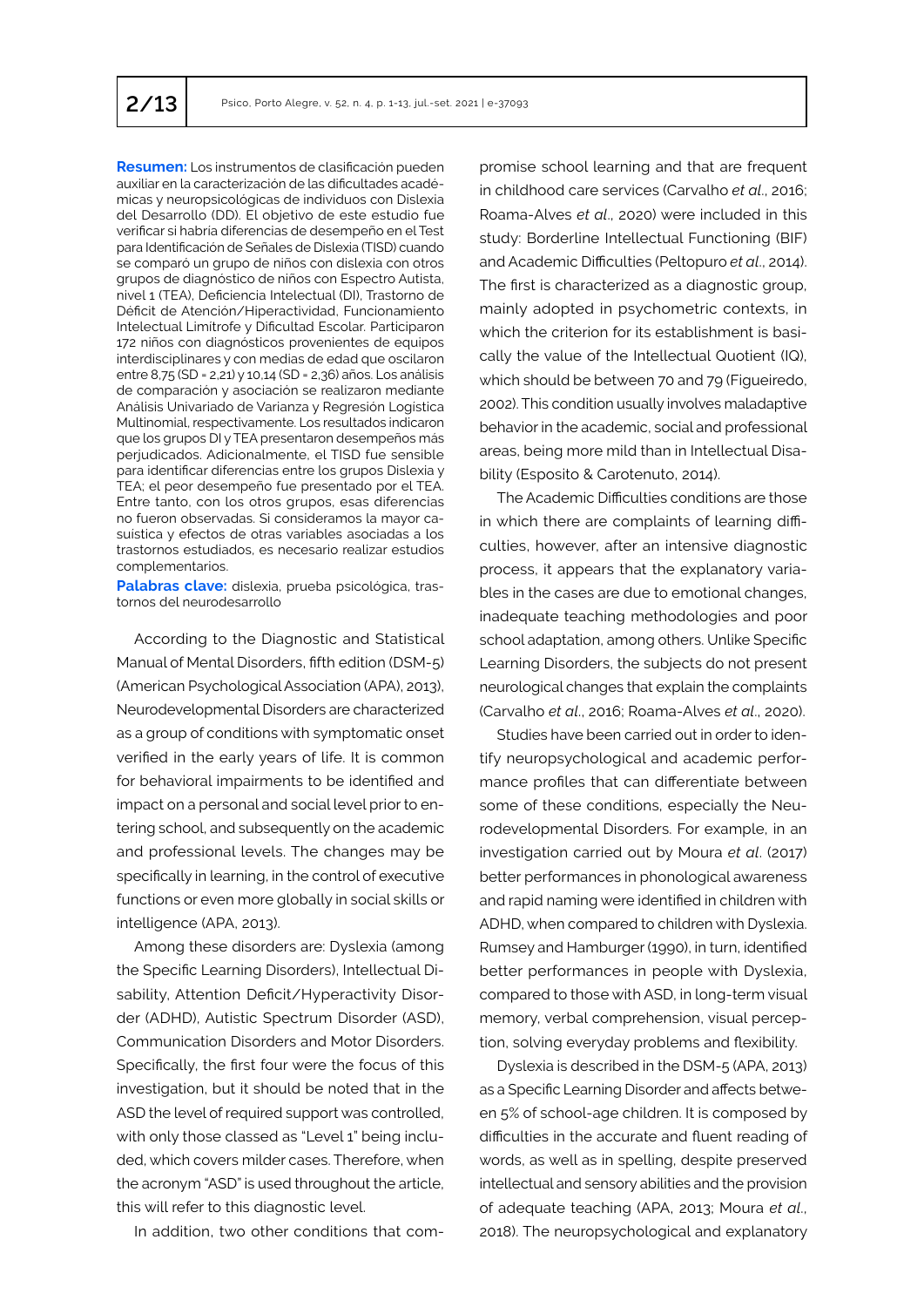models of Dyslexia emphasize changes in phonological processing, visual processing, auditory processing, attention and motor skills (McGrath *et al*., 2019; Peterson & Pennington, 2015).

0}The Identification of Signs of Dyslexia Test (*Teste para Identificação de Sinais de Dislexia* - TISD) aims to screen these skills. It's stands out in the Brazilian context, being classified as a "screening instrument" elaborated from national and international studies (Alves *et al*., 2015). Other instruments with the same objective have been built internationally. Examples include, the Adult Reading History Questionnaire (ARHQ) (Bjornsdottir *et al*., 2014), the Alouette Reading Test (Cavalli *et al*., 2018) and the Dyslexia Early Screening Test (DEST-2) (Fawcett *et al*., 2014).

Specifically, the TISD consists of eight subtests that assess academic abilities as well as neuropsychological abilities related to written language. The subtests are: (1) Reading; (2) Writing; (3) Visual Attention; (4) Calculation; (5) Motor Skills; (6) Phonological Awareness; (7) Rapid Naming; and (8) Short-Term Memory. However, evidence of validity studies for the TISD are still in the process of being carried out.

This evidence allows the verification of "the degree to which evidence and theory support the interpretations of the test scores linked to the proposed uses", according to the American Educational Research Association (AERA), the APA, and the National Council on Measurement in Education (NCME) (AERA *et al*., 2014, p.78). The finding that the performance of children with dyslexia in TISD differs from other Neurodevelopmental Disorders can be considered evidence of validity, called criterion validity. Often, the differential diagnosis between these conditions becomes complex, as they share certain cognitive and behavioral variability.

To date, studies have been provided evidence of validity for the TISD based on content and the relationship with external variables. For the first evidence, an agreement greater than 75% was verified regarding the adequacy and maintenance of the items, according to the evaluation of expert judges (Alves *et al*., 2015). For the second, it was found that the performance in the TISD, in practically all the subtests, differentiated a group without learning difficulties (*n* = 9) from another with these difficulties (*n* = 11). Statistically significant, moderate and high correlations between the TISD and the "Test for School Achievement" subtests (Stein, 1994) were also observed (Alves *et al*., 2013). It was also found that the performance in the TISD differentiated a sample of children diagnosed with Dyslexia (*n* = 15) from another of children without complaints of difficulties in reading and writing (*n* = 146). There was a difference in all the subtests and in the test total (Alves *et al*., 2018).

In order to identify the evidence based on the relationships with external variables in more depth, an investigation was carried out regarding the effects of variables linked to human development, such as age and school year, on TISD performance (Roama-Alves *et al*., 2019). Through Univariate Analysis of Variance (ANOVA) it was observed that the TISD was able to differentiate groups of six, seven and eight years and also the school years from the first to the fourth year (Roama-Alves *et al*., 2019).

Thus, the aim of this study was to verify whether there would be a difference in performance in the TISD, or specifically in some of its subtests, when a group of children with Dyslexia was compared to other diagnostic groups of children with ASD, Intellectual Disability, ADHD, and also individuals with BIF and Academic Difficulties. It should be noted that this study contributes to the diagnostic criterion validity, by verifying the sensitivity of the test in differentiating Dyslexia from other diagnoses.

Regarding the hypotheses that were raised for the results, we expected to find no differences, despite the instrument in question having demonstrated its ability to differentiate children with Dyslexia from those without learning difficulties (Alves *et al*., 2018). The TISD is characterized as a screening tool, with simplified and brief items, therefore, we hypothesized that it would not be sensitive enough to detect the complexity of neuropsychological and academic changes in each of the disorders investigated.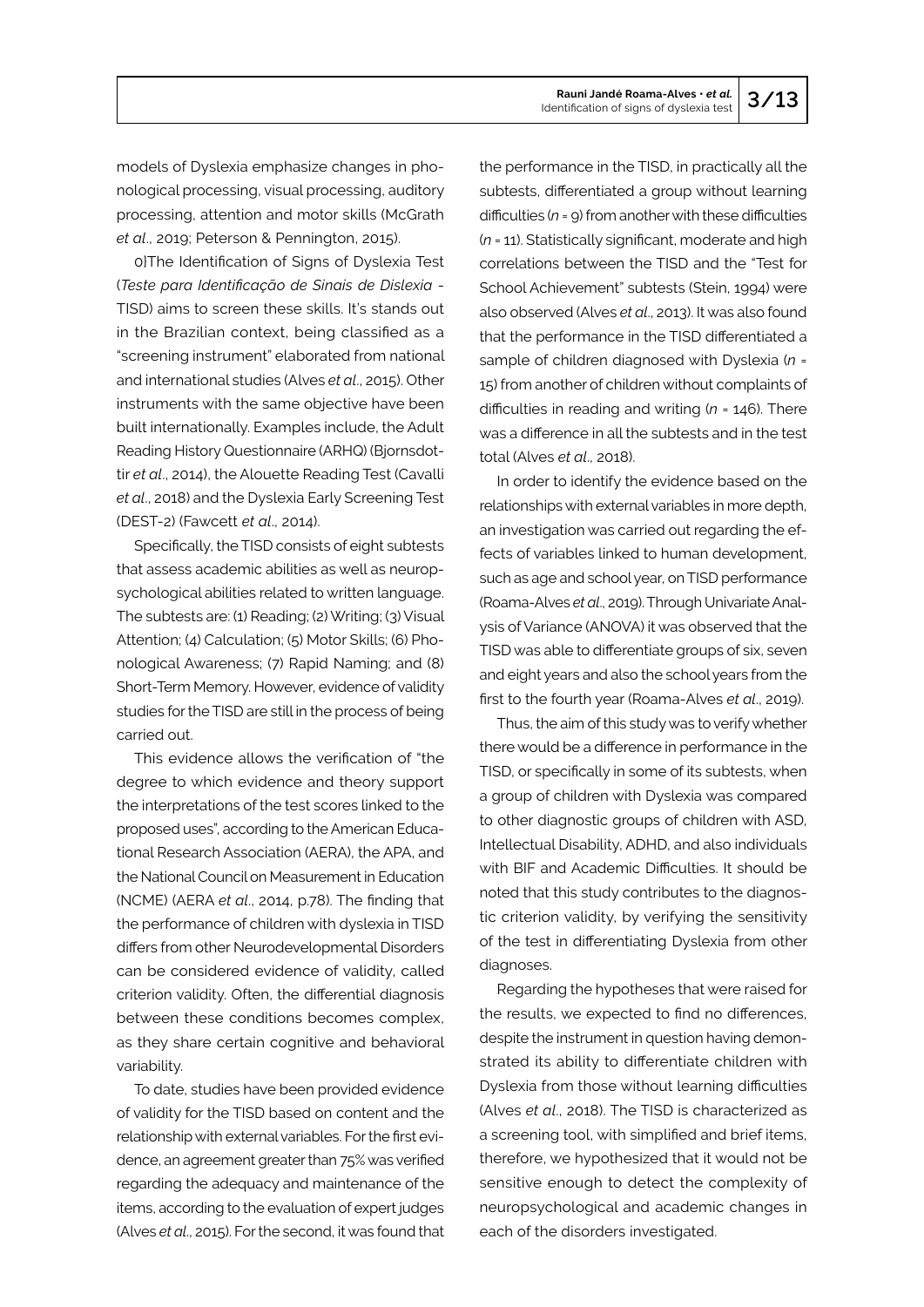# **Method**

### *Participants*

Participants were 172 children, of both sexes, from the "Learning Neuro-Difficulties Outpatient Clinic (DISAPRE)", located in the *Hospital de Clínicas* of the State University of Campinas, and from the extension project "Neuropsychological Assess-

ment for children and adolescents: diagnoses and actions (NEUROPSI-i)", of the Federal University of Rondonópolis. The distributions of diagnoses, sex, mean age and mean IQ are presented in Table 1. It should be highlighted that all children with ASD had a "Level 1" degree and did not have hyperlexia and/or hypercalculia comorbidities.

| <b>Diagnosis</b> | $f(\%)$   |                      | <b>Sex</b>  | Age          | <b>TIQ</b>     |  |
|------------------|-----------|----------------------|-------------|--------------|----------------|--|
|                  |           | ML (f (%))           | $FL(f(\%))$ | M (SD)       | M(SD)          |  |
| <b>Dyslexia</b>  | 13(7.6)   | 7(4.0)               | 6(3.4)      | 9.69(0.75)   | 101.38 (10.09) |  |
| <b>ADHD</b>      | 20(11.6)  | 8(4.6)               | 3(1.7)      | 9.00(1.73)   | 96.91 (11.58)  |  |
| <b>AD</b>        | 22(12.8)  | 15(8.7)              | 6(3.4)      | 9.85(2.00)   | 103.57 (14.86) |  |
| ID               | 63(36.6)  | 22(12.7)             | 11(6.3)     | 9.94(2.13)   | 62.96 (6.46)   |  |
| <b>BIF</b>       | 46 (26.7) | 18 (10.4)            | 10(5.8)     | 10.14 (2.36) | 74.07 (2.68)   |  |
| <b>ASD</b>       | 8(4.7)    | 3(1.7)               | 1(0.5)      | 8.75(2.21)   | 90.50(2.12)    |  |
| <b>Total</b>     | 172 (100) | 73(42.4)<br>37(21.5) |             |              |                |  |
|                  |           |                      |             |              |                |  |

**Note. ADHD:** Attention Deficit/Hyperactivity Disorder; AD: Academic Difficulties; ID: Intellectual Disability; BIF: Borderline Intellectual Functioning; ASD: Autistic Spectrum Disorder; Ml: Male; Fl: Female; f: frequency; M: Mean; TIQ: Total Intelligence Quotient; SD: Standard deviation.

It is important to emphasize that it was not possible to identify the sex of 62 children (36.1%), due to an error in the spreadsheet system. This was probably because old spreadsheets with virus were converted to newer spreadsheets in the Excel ® program. The available data for this variable were compared between groups and no differences were identified between them (Fisher's Exact; *p* = 0.92; Cramer's V = 0.11, *df* = 5, moderate effect size). Intergroup mean ages were also compared and no differences were found, with Tukey's *post-hoc* identifying no specific differences between groups when compared two by two (ANOVA; Mean square = 3.116; *F* = 0.754; *p* = 0.585; large effect size, <sub>p</sub><sup>2</sup>= 0.188).

The IQ means were also compared and differences were found among the groups (ANOVA; Mean square = 5361.400; *F* = 62.235; *p* < 0.001; large effect size, ƞ<sup>p</sup> 2 = 0.881). Tukey's *post-hoc* differentiate the Dyslexia, ADHD, Academic Difficulties groups between the Intellectual Disability and

BIF groups (*p* <0.001). The Intellectual Disability group differed from all the others (*p* <0.001). The only group that the BIF did not differ from was the ASD group ( $p = 0.162$ ), with the latter only differing from the Intellectual Disability group (*p* <0.001).

#### *Instruments*

Wechsler Intelligence Scale for Children (WIS-C-III; Figueiredo, 2002): assesses the intellectual performance of individuals aged 6 to 16 years and 11 months. It is composed of 12 subtests organized in two groups: (a) Verbal: Information, Similarities, Arithmetic, Vocabulary, Comprehension, Digit Span; (b) Performance: Picture Completion, Coding, Picture Arrangement, Blocks Design, Object Assembly, Symbol Search. Test performance results in three composite measures: Verbal IQ (sum of the points of the verbal subtests), Performance IQ (sum of the points of the Performance subtests) and Total IQ (sum of the points obtained in the Verbal and Performance subtests). From the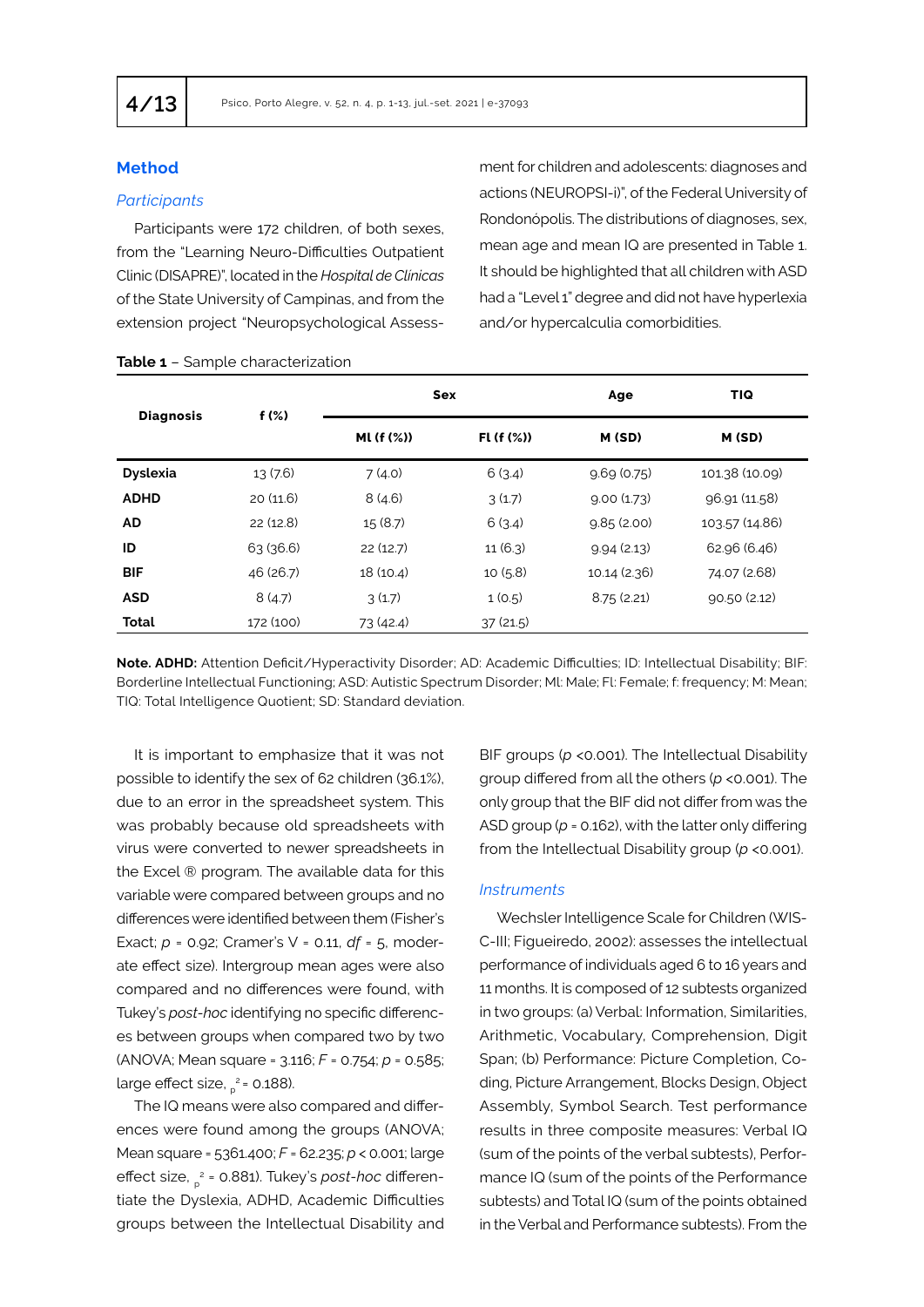performance in all subtests, four factor indices can also be obtained: 1. Verbal Comprehension (composed by the subtests Information, Similarities, Vocabulary and Comprehension), 2. Perceptual Organization (composed of the subtests Picture Completion, Picture Arrangement, Blocks Design and Object Assembly), 3. Freedom from Distractibility (composed by the Arithmetic and Digit Span subtests) and 4. Processing Speed (composed of the Coding and Symbol Search subtests). These factor scales, like the IQ scales, have a mean value of 100 and a standard deviation of 15 points. The test offers the following interpretations of intellectual performance: "mental retardation", "borderline mental functioning", "low average", "average", "bright normal", "very high" and "gifted".

The numerous psychometric studies carried out on this instrument have produced results related to: convergent validity with the Raven Color Progressive Matrices test, with a value of 0.77, and with school grades, with a value of 0.47; reliability, temporal stability was verified through the test-retest procedure, specifically with the subtests "Coding" and "Symbol Search", with correlations of 0.70 and 0.63, respectively; and standardization, with differences found between the means of three age groups, through the ANOVA procedure, presenting significant values (*p* <0.05), which justified the development of standards of correction for the age criterion.

Identification of Signs of Dyslexia Test (TISD) (Alves *et al*., 2015): Consists of a screening instrument that aims to evaluate signs indicative of Dyslexia. It is intended for students from the first to the fourth year, is applied individually and has an average duration of 25 minutes. It consists of 8 subtests that evaluate both academic/school abilities (Reading, Writing, Calculation) and cognitive abilities related to written language (Visual Attention, Motor Skills, Phonological Awareness, Rapid Naming and Working Memory). The score is calculated based on the mistakes made, so that the higher the child's score, the worse their performance. Some evidence of validity already identified includes: content validity, with calcu-

lated agreement greater than 75% among expert judges; criterion validity, indicating differences in practically all subtests when comparisons are made between children without learning difficulties and children with dyslexia and with learning difficulties (Alves *et al*., 2013; Alves *et al*., 2018); convergent validity with the Test for School Achievement (*Teste de Desempenho Escolar -* TDE), in which statistically significant strong correlations were verified between the TISD Reading and TDE Reading (-0.70), the TISD Writing and TDE Writing (-0.88) and the TISD Calculation and TDE arithmetic (-0.73) (Alves *et al*., 2013).

## *Procedures*

The study was approved by the Research Ethics Committee of the Federal University of Rondonópolis (CAAE: 63121916.4.0000.8088) and of the State University of Campinas (FCM / UNI-CAMP, Authorization No. 946/2011). The children's performance data were obtained from DISAPRE and NEUROPSI-i. The TISD was already part of the standard evaluation battery in these two places. In this way, their databases were accessed and children were selected that had already had their diagnosis finalized by the professional teams that worked there.

These sites conduct interdisciplinary evaluations, including the neuropsychological evaluation, which includes the evaluation of cognitive and academic abilities from a standardized protocol. Evaluations are conducted individually, in prepared, lighted and ventilated rooms, on the outpatient clinic, by qualified professionals (research team members). The children evaluated are, as a rule, referred by public health and education services to investigate complaints related to learning difficulties. Specifically, for this study, the survey and selection of all diagnoses was a period of seven years, between 2011 to 2018.

## *Data analysis*

The data were organized in an Excel<sup>®</sup> spreadsheet and were later analyzed using the IBM Statistical Package for the Social Sciences (SPSS)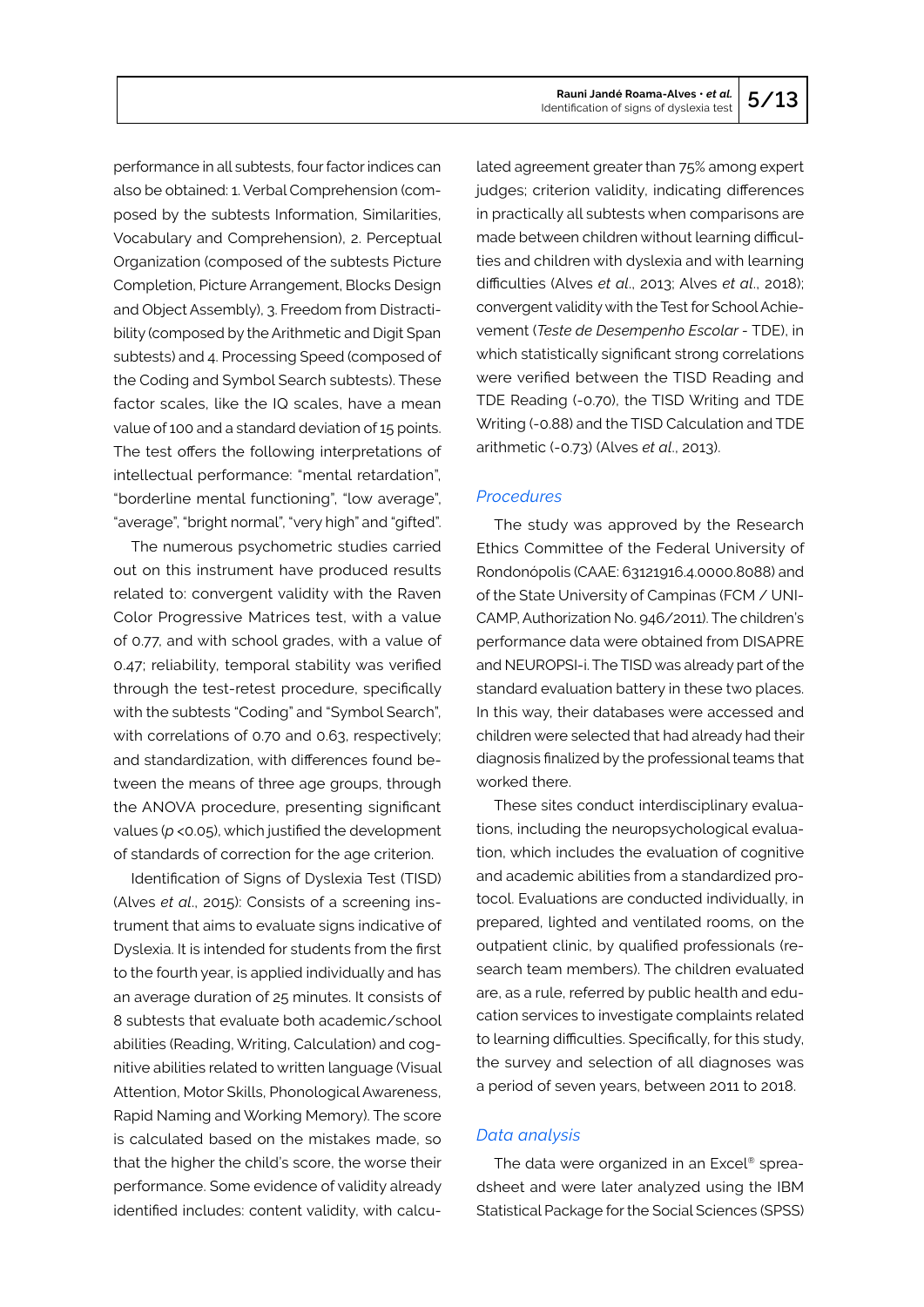26.0 for Windows® program. In order to homogenize the data obtained from the TISD, children were identified in the database who had not been able to respond to any subtest. In general, for all these unsuccessful subtests, their maximum scores were awarded. Specifically for the Rapid Naming subtest, which has not yet been standardized and in which a no limit score was stipulated during its construction, the highest score obtained in the total sample of the survey (which was 81 points) was identified and awarded for these cases.

The following statistical analyses were then performed: (1) ANOVA for comparison between independent groups; the effect size was verified using the Partial Eta Squared ( $\frac{2}{p}$ ?), with the following reference values: values close to 0.01 as a small effect; close to 0.06 as a medium effect; and values close to or greater than 0.14 as a large effect; in order to identify the significant di-

fferences between each of the intergroup means obtained, Tukey's *post-hoc* test was performed; (2) Fisher's exact test for comparison between groups in nominal variables; the effect size was verified using Cramer's V, with the following parameters of interpretation: degrees of freedom (*df*) = 5 (small = 0.05, moderate = 0.13, large = 0.22); (3) Multinomial Logistic Regression analysis to verify the probabilities of higher scores in the test total, according to the diagnostic groups, having Dyslexia as the reference category. Values (*p*) of ≤ 0.05 were considered significant.

# **Results**

Table 2 presents the descriptive statistics (means and standard deviations) obtained in the subtests and in the total of the TISD, according to the clinical groups investigated.

| <b>Table 2 -</b> TISD means and standard deviations obtained by clinical group |  |
|--------------------------------------------------------------------------------|--|
|--------------------------------------------------------------------------------|--|

|                | <b>Groups</b>             |                       |                     |                 |                     |                      |  |  |  |
|----------------|---------------------------|-----------------------|---------------------|-----------------|---------------------|----------------------|--|--|--|
| <b>Subtest</b> | <b>Dyslexia</b><br>M (SD) | <b>ADHD</b><br>M (SD) | <b>AD</b><br>M (SD) | ID<br>M (SD)    | <b>BIF</b><br>M(SD) | <b>ASD</b><br>M (SD) |  |  |  |
| Reading        | 11.54 (9.78)              | 10.00 (9.04)          | 7.27 (10.00)        | 16.24 (12.68)   | 13.52 (12.13)       | 25.25 (16.23)        |  |  |  |
| Writing        | 16.62 (7.69)              | 13.00 (8.03)          | 10.86 (8.92)        | 19.08 (11.05)   | 16.00 (10.77)       | 26.25 (14.74)        |  |  |  |
| <b>VA</b>      | 19.15 (52.90)             | 5.50(3.45)            | 20.59 (56.50)       | 30.73 (63.34)   | 9.52(28.33)         | 100.75 (100.80)      |  |  |  |
| Calc.          | 1.31(1.31)                | 1.30(1.38)            | 1.32(1.28)          | 2.67(1.25)      | 2.09(1.33)          | 3.38(1.40)           |  |  |  |
| <b>MS</b>      | 5.62(2.36)                | 3.90 (3.00)           | 4.45(3.17)          | 5.30(3.29)      | 4.33 (2.91)         | 7.50(3.07)           |  |  |  |
| <b>PA</b>      | 3.92(1.70)                | 2.95(1.31)            | 3.73(1.72)          | 4.62(1.37)      | 3.61(1.66)          | 4.63(1.59)           |  |  |  |
| <b>RN</b>      | 16.23 (19.98)             | 11.00 (5.24)          | 13.95 (22.11)       | 24.51 (25.25)   | 18.98 (19.82)       | 54.29 (34.07)        |  |  |  |
| <b>STM</b>     | 6.62(2.18)                | 5.40 (2.99)           | 4.91 (2.86)         | 7.27(2.31)      | 6.37(2.29)          | 8.88(3.87)           |  |  |  |
| Total          | 80.69 (92.59)             | 52.15 (25.22)         | 67.00 (99.68)       | 110.22 (111.16) | 74.26 (58.79)       | 224.13 (174. 97)     |  |  |  |

**Note. ADHD:** Attention Deficit/Hyperactivity Disorder; VA: Visual Attention; Calc: Calculation; MS: Motor Skills; PA: Phonological Awareness; RN: Rapid Naming; STM: Short Term Memory; SD: Standard deviation; M: Mean.

Table 3 presents the ANOVA results, in which the objective was to identify the effects of the variable "clinical group" on the performance in the TISD, through intergroup comparisons. It was found that there were significant effects (*p* <0.05) in all subtests and in the total of the test, all with large effect size.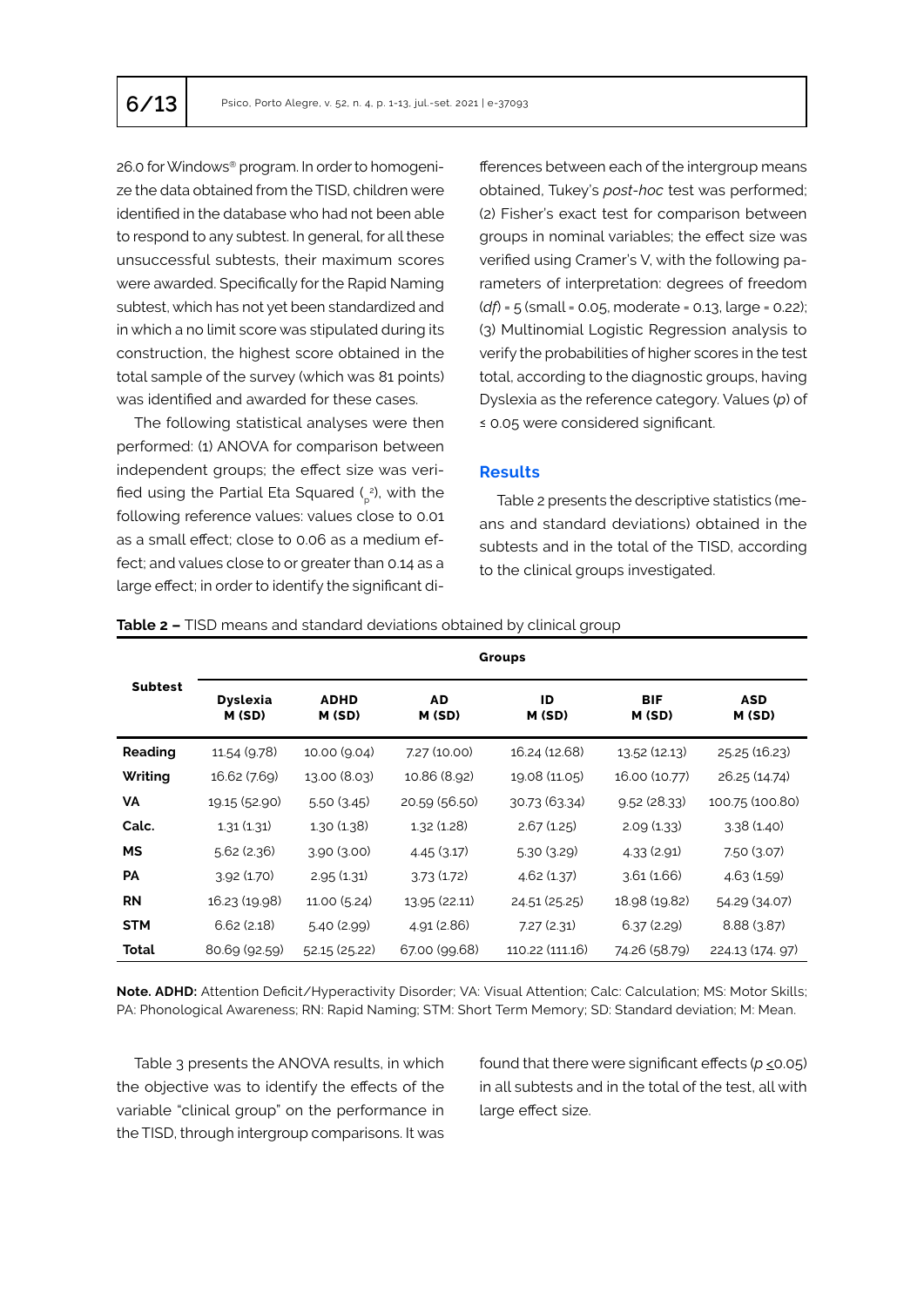| <b>Subtest</b>           | <b>Mean Square</b> | F    | p       | $\eta_p^2$ |
|--------------------------|--------------------|------|---------|------------|
| Reading                  | 543.57             | 3.88 | 0.002   | 0.32       |
| Writing                  | 426.31             | 3.94 | 0.002   | 0.32       |
| <b>Visual Attention</b>  | 13383.81           | 4.86 | < 0.001 | 0.35       |
| Calculation              | 13.52              | 7.92 | < 0.001 | 0.43       |
| Motor Skills             | 22.08              | 2.33 | 0.044   | 0.25       |
| Phonological Awareness   | 11.61              | 4.94 | < 0.001 | 0.36       |
| Rapid Naming             | 2417.64            | 5.00 | < 0.001 | 0.36       |
| <b>Short Term Memory</b> | 32.61              | 5.04 | < 0.001 | 0.36       |
| Total                    | 44431.79           | 5.05 | < 0.001 | 0.36       |

## **Table 3 –** ANOVA for effect of clinical group

**Note. F:** Ratio between the model and its error; p: significance; n<sub>p</sub>.2: Partial Eta Squared.

Table 4 presents the *post-hoc* values for the data that were significant on ANOVA, comparing the clinical groups. It can be seen that the Intellectual Disability group and, mainly, the ASD group were the ones that most differed from the others, presenting higher scores (Table 2) in the TISD, that is, with worse performances. The Academic Difficulties group was the most different from these groups, followed by the ADHD, Dyslexia and BIF groups. It is important to note that in the Motor Skills subtest there were no differences between any groups. The Dyslexia group, in general, performed better than the ASD group, specifically in the subtests of Visual Attention, Calculation, Rapid Naming and in the total of the TISD. In Calculation the Dyslexia group was also differentiated from the group with Intellectual Disability, with better performance. The ASD group performed worse than all the other groups.

| <b>Subtest</b>          | Group      | <b>Dyslexia</b> | <b>ADHD</b> | AD.   | ID    | <b>BIF</b> |
|-------------------------|------------|-----------------|-------------|-------|-------|------------|
| Reading                 | ID         |                 |             | 0.031 |       |            |
|                         | <b>ASD</b> |                 | 0.029       | 0.004 |       |            |
| Writing                 | ID         |                 |             | 0.021 |       |            |
|                         | <b>ASD</b> |                 | 0.032       | 0.006 |       |            |
| <b>Visual Attention</b> | <b>ASD</b> | 0.009           | < 0.001     | 0.004 | 0.006 | < 0.001    |
| Calculation             | ID         | 0.010           | 0.001       | 0.001 |       |            |
|                         | <b>ASD</b> | 0.007           | 0.003       | 0.003 |       |            |
| Phonological            | ID         |                 | 0.001       |       |       |            |
| Awareness               | <b>BIF</b> |                 |             |       | 0.011 |            |
| Rapid<br>Naming         | <b>ASD</b> | 0.004           | < 0.001     | 0.001 | 0.011 | 0.002      |
|                         | ID         |                 |             | 0.003 | ۳     |            |
| Short Term Memory       | <b>ASD</b> |                 | 0.016       | 0.003 |       |            |
| Total                   | <b>ASD</b> | 0.011           | < 0.001     | 0.001 | 0.018 | 0.001      |

**Table 4 –** Post-Hoc (Tukey) for the comparison of the clinical groups in the TISD

**Note. ADHD:** Attention Deficit/Hyperactivity Disorder; AD: Academic Difficulties; ID: Intellectual Disability; BIF: Borderline Intellectual Functioning; ASD: Autistic Spectrum Disorder.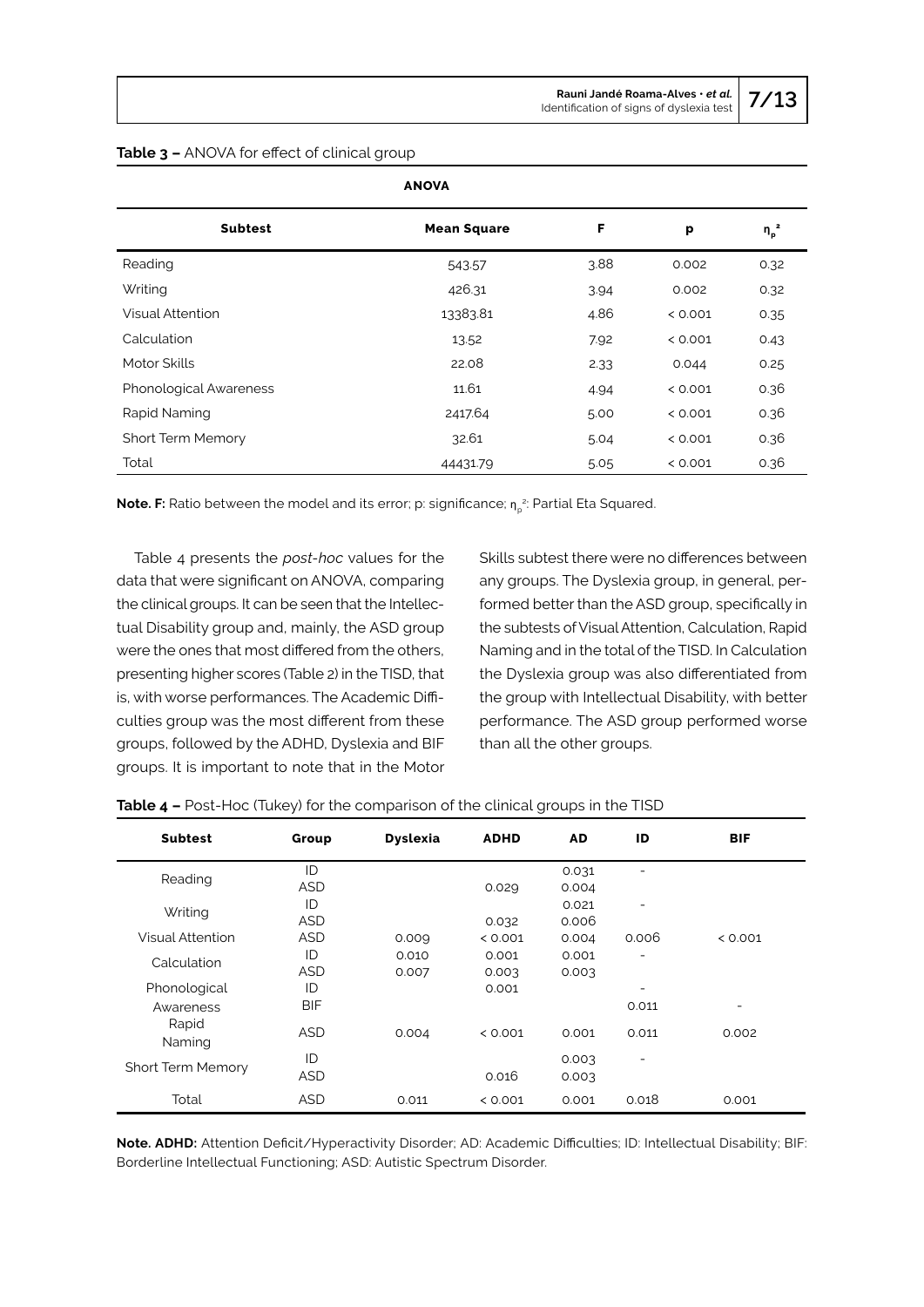Finally, Table 5 presents the data obtained in the Multinomial Logistic Regression analysis, which verified the probabilities of higher scores in the TISD total, according to the diagnostic groups, having Dyslexia as the reference category. The only significant value found was related to the ASD group, in this case, it can be said that when the child was closer to the characteristics of this disorder, the likelihood of them scoring more in the TISD increased 1.009 times in relation to the characteristics of Dyslexia. That is, children with ASD were more likely to obtain higher scores in the TISD than children with Dyslexia. Some other parameters of this analysis were evaluated in order to verify whether they were reliable (Bittencourt, 2003), such as: the likelihood ratio test, which was highly significant (Deviance = 410.518; *p* = 0.001), despite the "Pseudo R-squared", Nagelkerke of 0.115 (low value, not adequate); however, these data should not be an impediment to accepting the data obtained (Bittencourt, 2003).

**Table 5 –** Multinomial Logistic Regression with the Dyslexia group as the reference category

| <b>Parameter estimates</b> |                   |          |                          |       |              |                      |        |                     |           |
|----------------------------|-------------------|----------|--------------------------|-------|--------------|----------------------|--------|---------------------|-----------|
| Group                      |                   | B        | <b>Standard</b><br>model | Wald  | df           | p                    | Exp(B) | 95%Cl<br>for Exp(B) |           |
|                            |                   |          |                          |       |              |                      |        | <b>LB</b>           | <b>UB</b> |
| <b>ADHD</b>                | Intercept         | 1.073    | 0.585                    | 3.363 | $\mathbf{1}$ | 0.067                |        |                     |           |
|                            | <b>TISD Total</b> | $-0.010$ | 0.008                    | 1.726 | $\mathbf{1}$ | 0.189                | 0.990  | 0.975               | 1.005     |
| <b>AD</b>                  | Intercept         | 0.724    | 0.502                    | 2.077 | $\mathbf{1}$ | 0.150                |        |                     |           |
|                            | <b>TISD Total</b> | $-0.003$ | 0.005                    | 0.307 | 1            | 0.579                | 0.997  | 0.988               | 1.007     |
| ID                         | Intercept         | 1.293    | 0.426                    | 9.199 | $\mathbf{1}$ | 0.002                |        |                     |           |
|                            | <b>TISD Total</b> | 0.003    | 0.004                    | 0.734 | 1            | 0.392                | 1.003  | 0.996               | 1.010     |
| <b>BIF</b>                 | Intercept         | 1.346    | 0.442                    | 9.290 | $\mathbf{1}$ | 0.002                |        |                     |           |
|                            | <b>TISD Total</b> | $-0.001$ | 0.004                    | 0.074 | 1            | 0.786                | 0.999  | 0.991               | 1.007     |
| <b>ASD</b>                 | Intercept         | $-1.685$ | 0.732                    | 5.294 | $\mathbf{1}$ | 0.021                |        |                     |           |
|                            | <b>TISD Total</b> | 0.009    | 0.004                    | 4.541 | 1            | $0.033$ <sup>*</sup> | 1.009  | 1.001               | 1.017     |

**Note. \*Significant value; ADHD:** Attention Deficit/Hyperactivity Disorder; AD: Academic Difficulties; ID: Intellectual Disability; BIF: Borderline Intellectual Functioning; ASD: Autistic Spectrum Disorder; CI: Confidence Interval; LB: Lower bound; UB: Upper bound.

#### **Discussion**

The aim of this study was to verify whether there would be a difference in performance in the TISD, or specifically in some of its subtests, when a group of children with Dyslexia was compared to groups of children with other Neurodevelopmental Disorders (ASD, Intellectual Disability, ADHD) and also individuals with BIF and Academic Difficulties. Among the main results, it is clear that the group with Dyslexia had fewer difficulties in the TISD especially when compared to the ASD group. When compared to the groups with BIF, ADHD and Academic Difficulties, no significant differences were found in any of the subtests. The comparison with the group with Intellectual Disability showed differences only in the Calculation subtest. When regression analysis was performed, children with ASD were more likely to obtain higher scores in the TISD than the children with Dyslexia, reinforcing the result of the analysis of variance.

It is interesting to note that there were no differences between the Dyslexia group and the Academic Difficulties group. That is, children with learning difficulties resulting from neurological changes had similar performances to children with difficulties originating from environmental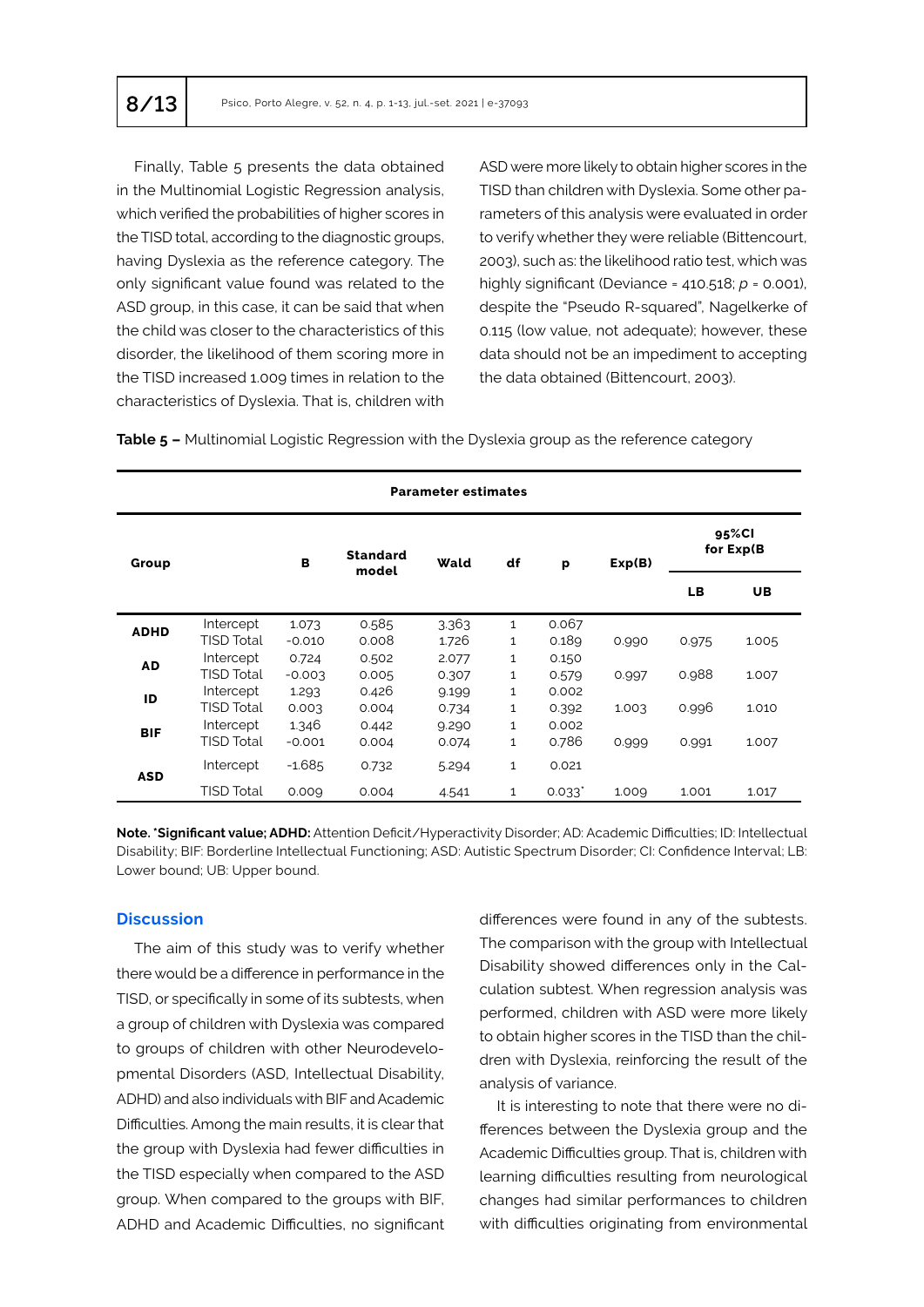and/or emotional variables. In this case, the TISD items were not sensitive enough to differentiate the groups, especially in the neuropsychological abilities, because in the academic area, this result was, in a way, expected, considering that both groups had complaints of similar academic difficulties. The hypothesis raised is that the factors causing the academic problems in the Academic Difficulties group can also affect the neuropsychological performance. Therefore, the TISD was not able to detect more evident differences between the groups and what characterize their diagnoses. According to the literature, environments aversive to learning and emotional changes can interfere in children's neuropsychological and academic development (McCormick *et al*., 2015; Wang & Sheikh-Khalil, 2014).

The TISD was also not able to differentiate the Dyslexia and ADHD groups. However, international studies demonstrate that the cognitive profiles of these groups tend to differ. In an investigation carried out by Moura *et al*. (2017) the following abilities were evaluated and compared between these two groups: intellectual performance, phonological awareness, rapid naming, processing speed, verbal working memory, visuospatial short-term memory, flexibility and verbal fluency. Among the results, they found worse performance by the Dyslexia group in rapid naming and phonological awareness. Gooch *et al*. (2011) found similar results regarding this linguistic performance, however, they also found poor results for the ADHD group in verbal working memory, visuospatial short-term memory and processing speed.

However, some national studies have shown results similar to those found here, with no differences between groups in both neuropsychological and academic abilities (Capellini *et al*., 2011; Oliveira *et al*., 2011). One possible explanation is that the assessment instruments used in these international studies presented greater complexity in their structures. In contrast, like the TISD, the instruments used in national studies presented fewer items and had the purpose of diagnostic screening. Again, due to its evaluative structure,

the TISD was not able to detect the most evident differences between the groups or to differentiate their diagnoses.

When the group with Dyslexia was compared to the groups with low intelligence (Intellectual Disability and BIF), there were practically no differences in performance in the TISD. Due to this intellectual cognitive characteristic, these last two groups were expected to present significantly lower performances, especially in the neuropsychological ability subtests. On the other hand, similarity in academic ability subtests would be expected. It should be emphasized that one of the diagnostic criteria for Specific Learning Disorders is that the difficulties resulting from the condition cannot be better explained by intellectual disabilities (APA, 2013). Therefore, it can be inferred that school performances among these diagnostic groups can often be similar. However, also in this comparison, the TISD was not able to detect the most evident differences between the diagnostic groups.

Unlike the Dyslexia group, it was observed that in all school abilities the Academic Difficulties group performed better than the Intellectual Disability group. Among the neuropsychological abilities, there was only better performance in Short-Term Memory. This is an important aspect, since it can be inferred that there may be a certain profile in the results of the TISD for Academic Difficulties when compared to Intellectual Disability, which involves the performance discrepancy between the set of subtests of academic abilities and those of neuropsychological abilities (despite all abilities being reduced in these cases). In Intellectual Disability there would be a discrepancy between these two areas, with academic performances much lower than neuropsychological ones, while in Academic Difficulties theses performances would be similar. In addition to these profiles, an extremely low performance across the TISD could indicate the presence of ASD. Even though this group had no intellectual disabilities, its performance was severely impaired. Of the eight children with ASD assessed, only three were able to perform the instrument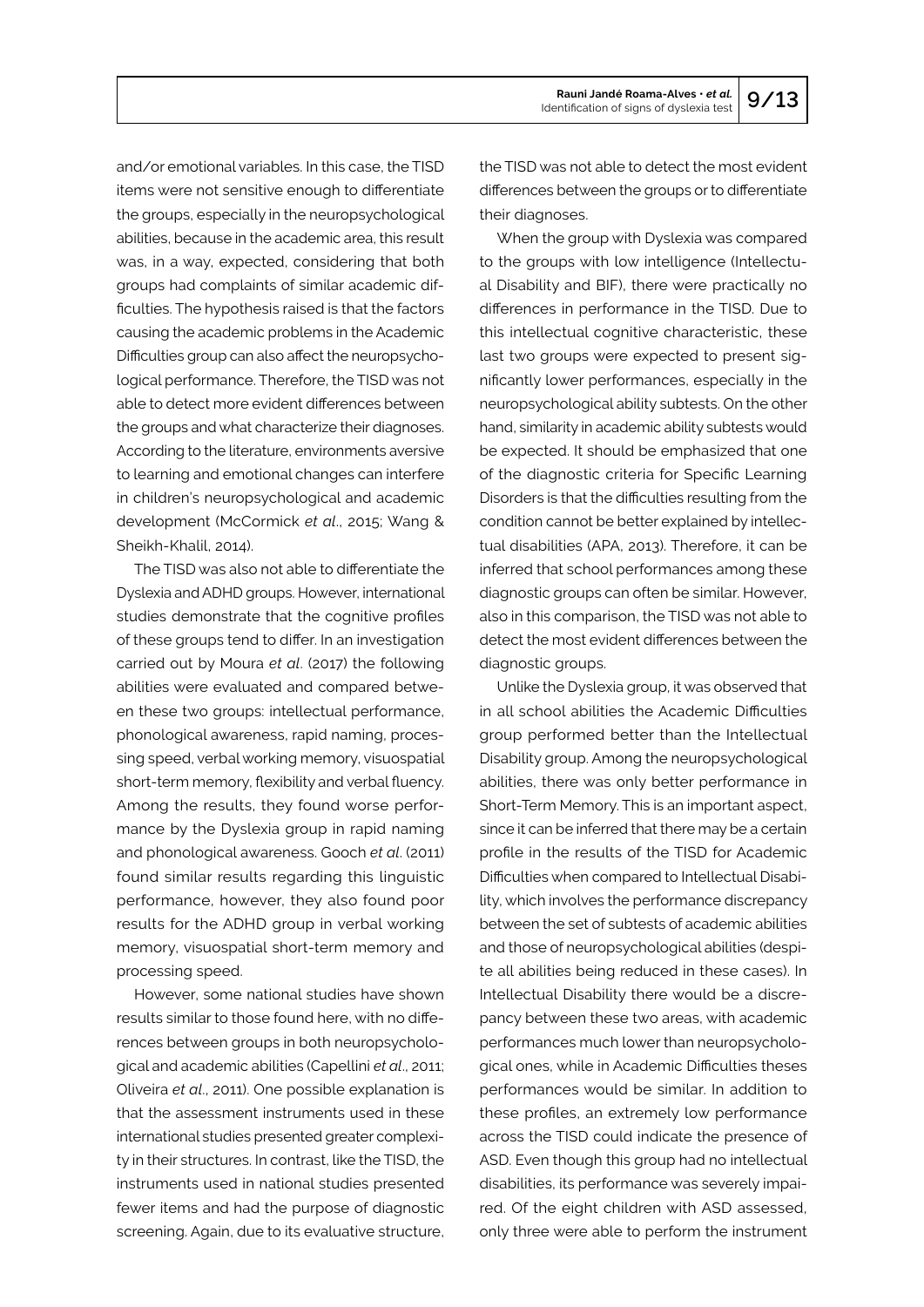tasks. All of them were already old enough to be literate, according to the mean age of the group.

In a study by Rumsey and Hamburger (1990) different results were found. They sought to compare the neuropsychological profiles of adult individuals with ASD (Level 1) (*n* = 10) and Dyslexia (*n* = 15), with mean ages of 26 and 22 years, respectively. The following abilities were evaluated: intelligence, academic (reading, writing and calculation), verbal fluency, fine motor skills, lateralization, dexterity, auditory and visuospatial working memory, verbal and visuospatial long-term memory, verbal comprehension, visual perception, solving everyday problems, planning and cognitive flexibility.

Similar to the present study, the IQs of the two groups were within the average, with no statistically significant differences between them (ASD = 95.70; Dyslexia = 103.87). However, differences were also found, with the ASD group performing better in auditory and visuospatial working memory and visual perception and the Dyslexia group in long-term visual memory, verbal comprehension, visual perception, solving everyday problems and flexibility. Accordingly, different profiles were found, mainly in certain cognitive/ neuropsychological abilities. As some of these abilities are also assessed by the TISD, these data can be transposed for the present investigation, demonstrating that the results were not similar.

Studies have, however, shown a broad spectrum of impairment in ASD (Level 1) both in neuropsychological functions (Lai *et al*., 2017; Wilson *et al*., 2014) and in academic abilities. Even when hyperlexia and/or hypercalculia are present, there are difficulties in more abstract skills, such as textual comprehension (Kalandadze *et al*., 2018; Wei, Christiano *et al*., 2015). In addition, there is also a clear communication disability that is strongly linked to this condition, even at the mildest levels (APA, 2013). All of these conditions may have led to the performance profile verified by the TISD in the present study, which was the worst compared to the other disorders investigated. The evaluative structure of this instrument was based on impairments commonly found in

language abilities related to written language and to Dyslexia. It is possible that these impairments are more evident in ASD than in Dyslexia, at least in the age groups studied here.

It is known that such disorders present variability in the intraindividual neuropsychological profiles (D'Souza & Karmiloff-Smith, 2017; Moll *et al*., 2020) and that establishing a psychometric profile, of criterion, for each of them in an instrument can be an arduous, detailed task. The TISD is characterized as a screening instrument, that is, it was designed for quick application and, for that reason, has few items. Accordingly, it evaluates some academic and neuropsychological abilities briefly. It is probably due to this evaluation structure that few differences were found between the groups. Rather than a battery of instruments (not only involving a cognitive assessment as in the case of the TISD, but also an emotional one, at least) it is necessary to assess these conditions, from a clinical-qualitative perspective, in order to avoid false positives (Pestun *et al*., 2002). Even computational models for assessing Dyslexia, for example, may not present absolute accuracy in their identification (Zavaleta *et al*., 2018).

The data presented here reinforce the use of the TISD as a screening instrument and highlight the precautions that should be taken in its use to raise diagnostic hypotheses of any Neurodevelopmental Disorder, especially regarding higher scores being exclusively indicative of Dyslexia. It is, however, important to consider that previous results demonstrated that the TISD was able to discriminate children without learning difficulties from those with Dyslexia (Alves *et al*., 2018), presenting data indicating that it is sufficient for a basic screening procedure and criterion validity reinforcing its functionality.

# **Final considerations**

The data revealed that the TISD was sensitive in basically differentiating groups of children with Dyslexia and with ASD, the latter presenting a mild level and having no hyperlexia and/or hypercalculia comorbidities. The neuropsychological impairments, especially those related to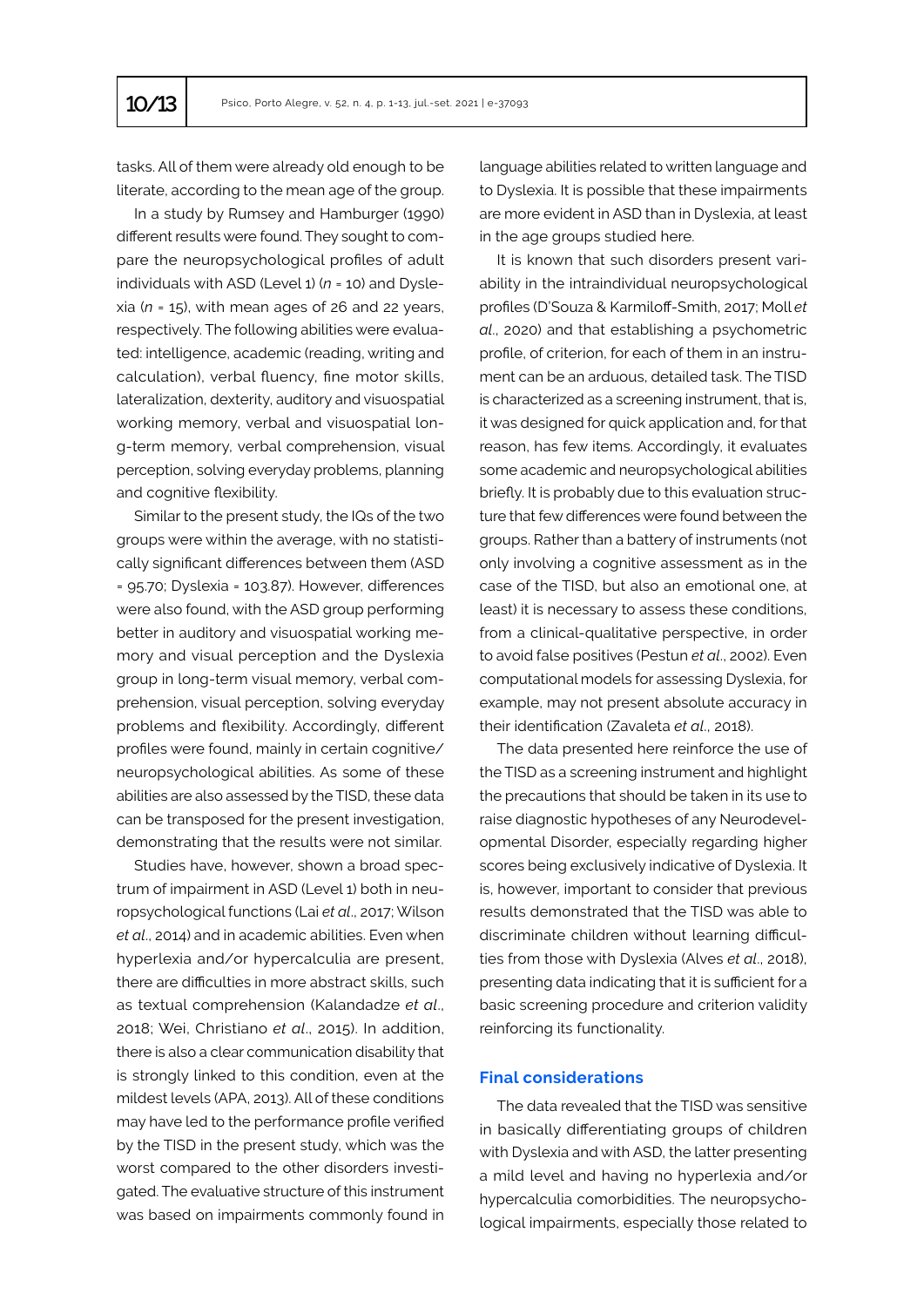language development, were used to explain this result. Regarding the other disorders in which these differences were not seen, it can be hypothesized that the TISD was not sensitive enough to detect them.

The results also reinforce the continuity of studies of this size for the TISD. The present results should not be considered definitive in relation to the functionality of this test for identifying specific differences between some Neurodevelopmental Disorders. There were limitations, such as the control of the age, in which a large effect size was identified in the differences among the groups, which may have incurred a type 2 error. There were also problems in identifying the sexes, due to data loss in the databases.

In the future, with an expansion of the sample, diversifying it by age groups, sex, social class and comorbidities among the disorders, perhaps other data can be found, with the possibility of cut-off scores being generated for the diverse disorders, as well as for Dyslexia. This conclusion also applies to cases of ASD, as the group investigated here had its diagnostic specificities and was very small. Despite having generated interesting results, the instrument does not adequately contemplate the complexity of the disorder. TISD fulfills a Brazilian gap in screening instruments capable of assessing Neurodevelopmental Disorders. Studies like the one carried out here further reinforce the importance of differential diagnosis and the importance of searching for evidence of validity for tests in this category.

## **References**

Alves, M. N., Lima, R. F., Alves, R. J. R., Salgado-Azoni C. A., Nakano T. C., & Ciasca S. M. (2013) Estudo piloto de validação do teste de identificação de sinais de dislexia (TISD). *Estudos Interdisciplinares em Psicologia, 4*(2), 217-239. https://dx.doi.org/ 10.5433/2236-6407.2013v4n2p217

Alves, R. J. R., Lima, R.F., Salgado-Azoni, C. A., Carvalho, M. C., & Ciasca, S. M. (2015). Teste para Identificação de Sinais de Dislexia: processo de construção. *Estudos de Psicologia (Campinas), 32*(3), 383-393. https://dx.doi. org/10.1590/0103-166X2015000300004

Alves, R. J. R., Nakano, T. D. C., Lima, R. F. D., & Ciasca, S. M. (2018). Identifying Signs of Dyslexia Test: evidence of criterion validity. *Paidéia*, *28*(e2833). https://dx.doi. org/10.1590/1982-4327e2833

American Educational Research Association (AERA), American Psychological Association (APA), & National Council on Measurement in Education (NCME) (2014). *Standards for educational and psychological testing.* American Educational Research Association.

American Psychiatric Association (2013). DSM-5: Manual diagnostico e estatístico de transtornos mentais. 5 ed. Artes Médicas.

Bittencourt, H. R. (2003). Regressão logística politômica: revisão teórica e aplicações. *Acta Scientiae*, *5*(1), 77-86.

Bjornsdottir, G., Halldorsson, J. G., Steinberg, S., Hansdottir, I., Kristjansson, K., Stefansson, H., & Stefansson, K. (2014). The Adult Reading History Questionnaire (ARHQ) in Icelandic: psychometric properties and factor structure. *Journal of Learning Disabilities, 47*(6), 532–542. https://dx.doi.org/10.1177/0022219413478662

Capellini, S. A., Pinheiro, F. H., Lourenceti, M. D., Padula, N. A. D. M. R., & Germano, G. D. (2011). Desempenho cognitivo-linguístico e achados de neuroimagem de escolares com dislexia, transtorno do déficit de atenção com hiperatividade. *Arquivos Brasileiros de Ciências da Saúde*, *36*(3), 144-149. https://doi.org/10.7322/abcs. v36i3.53

Carvalho, M. C., Lima, R. F., Souza, G. G. B., Pires, T. C., Pierini, R., Rodrigues, S. D., Simão, A. N. P., & Ciasca, S. M. (2016). Characterization of school-related problems and diagnoses in a Neuro-Learning Disorder Clinic. *Estudos de Psicologia (Campinas), 33*(1), 161-171. https:// doi.org/10.1590/1982-027520160001000016

Cavalli, E., Colé, P., Leloup, G., Poracchia-George, F., Sprenger-Charolles, L., & El Ahmadi, A. (2018). Screening for dyslexia in French-speaking university students: an evaluation of the Detection Accuracy of the Alouette Test. *Journal of learning disabilities*, *51*(3), 268-282. https://doi.org/10.1177/0022219417704637

D'Souza, H., & KarmiloffSmith, A. (2017). Neurodevelopmental disorders. *Wiley Interdisciplinary Reviews: Cognitive Science*, *8*(1-2), e1398. https://doi.org/10.1002/ wcs.1398

Esposito, M., & Carotenuto, M. (2014). Intellectual disabilities and power spectra analysis during sleep: a new perspective on borderline intellectual functioning. *Journal of intellectual disability research*, *58*(5), 421-429. https://doi.org/10.1111/jir.12036

Fawcett, A., Lee, R., & Nicolson, R. (2014). Sustained benefits of a multi-skill intervention for preschool children at risk of literacy difficulties. *Asian Pacific Journal of Developmental differences, 2(*1), 62-68. https://doi. org/10.3850/S2345734114000064

Figueiredo, V. L. M. (2002). *WISC-III: Escala de Inteligência Wechsler para Crianças.* Casa do Psicólogo.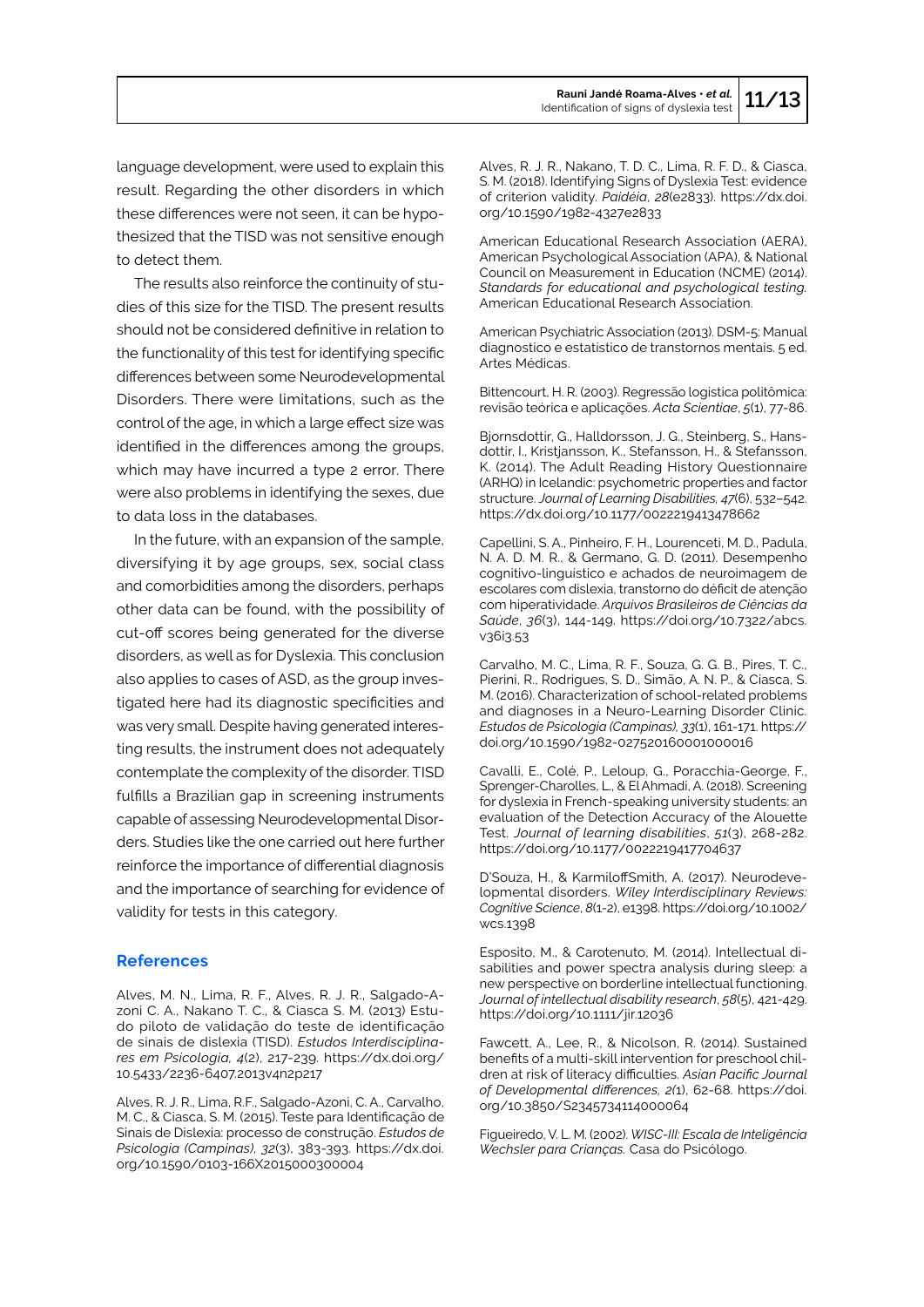Gooch, D., Snowling, M., & Hulme, C. (2011). Time perception, phonological skills and executive function in children with dyslexia and/or ADHD symptoms. *Journal of Child Psychology and Psychiatry*, *52*(2), 195- 203. https://doi.org/10.1111/j.1469-7610.2010.02312.x

Kalandadze, T., Norbury, C., Nærland, T., & Næss, K. A. B. (2018). Figurative language comprehension in individuals with autism spectrum disorder: A meta-analytic review. *Autism*, *22*(2), 99-117. https://doi. org/10.1177/1362361316668652

Lai, C. L. E., Lau, Z., Lui, S. S., Lok, E., Tam, V., Chan, Q., Cheng, K. M., Lam, S. M., & Cheung, E. F. (2017). Meta analysis of neuropsychological measures of executive functioning in children and adolescents with highfunctioning autism spectrum disorder. *Autism Research*, *10*(5), 911-939. https://doi.org/10.1002/aur.1723

McCormick, M. P., Cappella, E., O'Connor, E. E., & Mc-Clowry, S. G. (2015). Social-emotional learning and academic achievement: using causal methods to explore classroom-level mechanisms. *AERA Open*, *1*(3), 1-26. https://doi.org/10.1177/2332858415603959

McGrath, L. M., Peterson, R. L., & Pennington, B. F. (2019). The Multiple Deficit Model: Progress, Problems, and Prospects. *Scientific Studies of Reading*, *24*(1), 7-13. http://dx.doi.org/10.1080/10888438.2019.1706180

Moll, K., Snowling, M. J., & Hulme, C. (2020). Introduction to the Special Issue "Comorbidities between Reading Disorders and Other Developmental Disorders". *Scientific Studies of Reading*, *24*(1), 1-6. http://dx.doi.org/10. 1080/10888438.2019.1702045

Moura, O., Pereira, M., & Simões, M. R. (Coord.). (2018). Dislexia: teoria, avaliação e intervençãoLidel/Pactor.

Moura, O., Pereira, M., Alfaiate, C., Fernandes, E., Fernandes, B., Nogueira, S., Moreno, J., & Simões, M. R. (2017). Neurocognitive functioning in children with developmental dyslexia and attention-deficit/hyperactivity disorder: Multiple deficits and diagnostic accuracy. *Journal of clinical and experimental neuropsychology*, *39*(3), 296-312. https://doi.org/10.1080/13 803395.2016.1225007

Oliveira, A. M., Cardoso, M. H., Pinheiro, F. H., Germano, G. D., & Capellini, S. A. (2011). Desempenho de escolares com dislexia e transtorno do déficit de atenção e hiperatividade nos processos de leitura. *Journal of Human Growth and Development*, *21*(2), 344-355. https:// doi.org/10.7322/jhgd.20022

Peltopuro, M., Ahonen, T., Kaartinen, J., Seppälä, H., & Närhi, V (2014). Borderline Intellectual Functioning: a systematic literature review. *Intellectual and Developmental* Disabilities, 52(6), 419-443. http://dx.doi. org/10.1352/1934-9556-52.6.419

Pestun, M. S. V., Ciasca, S. M., & Gonçalves, V. M. G. (2002). A importância da equipe interdisciplinar no diagnóstico de dislexia do desenvolvimento: relato de caso. *Arquivos de Neuropsiquiatria*, *60*(2-A), 328-332. https://doi.org/10.1590/S0004-282X2002000200029 Peterson, R. L., & Pennington, B. F. (2015). Developmental dyslexia. *Annual Review of Clinical Psychology*, *11*, 283-307. http://dx.doi.org/10.1146/annurev- -clinpsy-032814-112842

Roama-Alves, R. J., Pellisson, S., Nakano, T. D. C., Salgado-Azoni, C. A., Dias, T. L., & Ciasca, S. M. (2019). Test for Identification of Signs of Dyslexia: effects of developmental variables. Avaliação Psicológica, 18(3), 219- 228. http://dx.doi.org/10.15689/ap.2019.1803.15604.01

Roama-Alves, R. J., Rech, B. D., Queiroz, A. I. S., & Silva, P. D. G. (2020). Características demográficas de um projeto de extensão em Avaliação Neuropsicológica infanto-juvenil da Universidade Federal de Rondonópolis. *Expressa Extensão*, *25*(2), 169-181. http://dx.doi. org/10.15210/EE.V25I2.18204

Rumsey, J. M., & Hamburger, S. D. (1990). Neuropsychological divergence of high-level autism and severe dyslexia. *Journal of autism and developmental disorders*, *20*(2), 155-168. https://doi.org/10.1007/BF02284715

Stein, L.M. (1994). Teste de desempenho escolar. Casa do Psicólogo.

Wang, M. T., & Sheikh-Khalil, S. (2014). Does parental involvement matter for student achievement and mental health in high school? *Child development*, *85*(2), 610-625. https://doi.org/10.1111/cdev.12153

Wei, X., Christiano, E. R., Yu, J. W., Wagner, M., & Spiker, D. (2015). Reading and math achievement profiles and longitudinal growth trajectories of children with an autism spectrum disorder. *Autism*, *19*(2), 200-210. https://doi.org/10.1177/1362361313516549

Wilson, C. E., Happé, F., Wheelwright, S. J., Ecker, C., Lombardo, M. V., Johnston, P., Daly, E., Murphy, C. M., Spain, D., Lai, M. C., Chakrabarti, B., Sauter, D. A., MRC AIMS Consortium, Baron-Cohen, S., & Murphy, D. G. (2014). The neuropsychology of male adults with high functioning autism or Asperger syndrome. *Autism Research*, *7*(5), 568-581. https://doi.org/10.1002/aur.1394

Zavaleta, J., Cerceau, R., Sigette, E., Costa, J. M., da Cruz, S. M. S., Manhães, L. M. B., & Cerceau, R. (2018). School inclusion using computational monitoring of reading for students with dyslexia. In *2018 XIII Latin American Conference on Learning Technologies (LACLO)* (pp. 240-247). IEEE.

#### **Rauni Jandé Roama-Alves**

Doutor em Psicologia pela Pontifícia Universidade Católica de Campinas (PUC-Campinas), em Campinas, SP, Brasil. Professor da Universidade Federal de Rondonópolis, em Rondonópolis, MT, Brasil.

#### **Ricardo Franco de Lima**

Doutor em Ciências Médicas pela Universidade Estadual de Campinas (UNICAMP), em Campinas, SP, Brasil. Professor da Universidade São Francisco, em Campinas, SP, Brasil.